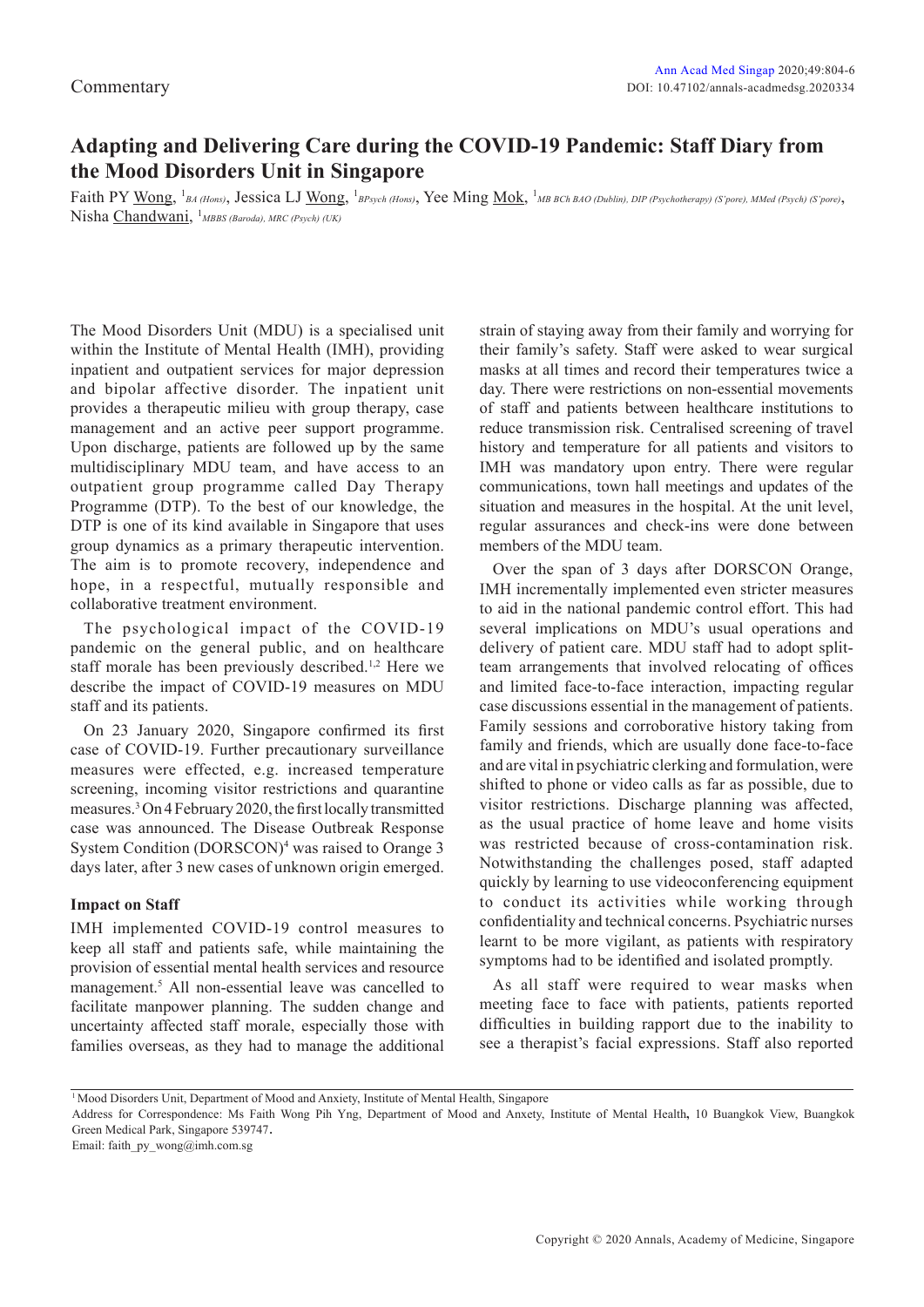having breathing difficulties when projecting their voice to a group of patients during group therapy sessions or outdoor activities (sports and horticultural therapy), in Singapore's warm and humid climate.

The increase in local transmission and unlinked cases led to the announcement of an elevated set of safe distancing measures termed 'circuit breaker' on 3 April 2020.<sup>6</sup> This resulted in a closure of workplaces, except for essential services. Many decisions, such as classifying psychological services as non-essential, evoked strong feelings among MDU staff and patients. An internal review of essential and non-essential services at the hospital and departmental level proved to be harder than expected. In staff, this was amplified by a sense of loneliness and anxiety, as working from home, eating alone at work, splitting of teams, holding online meetings and therapy sessions became a new routine to adjust to quickly. This was on top of existing personal commitments that staff had to manage, such as the care of children and elderly parents who were also home-bound.

## **Impact on Inpatients**

Each inpatient was initially limited to 1 designated visitor. This was later tightened to no visitors at all during the circuit breaker period. As a result, warded patients faced a growing sense of isolation and uncertainty of their recovery. They could not connect with what was happening in the community, and there were fewer inpatient therapy groups for them to participate in due to the reduced manpower on-site. Empowering patients for recovery became a bigger challenge for the staff. To overcome this, videoconferencing-enabled laptops and smartphones were provided to patients to link up virtually with visitors and off-site staff. As they anticipated the struggle to cope with the pandemic and its coupled social isolation, alongside a reduction in face-to-face services available after discharge, some inpatients eventually preferred a longer hospitalisation time because they perceived the ward to be a safer and more conducive environment for recovery.

## **Impact on Outpatients**

Outpatients faced multiple changes. While those requiring closer follow-up or depot injection continued to be seen at the clinic, non-urgent outpatient consultations were rescheduled, with the option of medication delivery where possible, to reduce visitor numbers and encourage safe distancing in the clinics. IMH started offering teleconsultations for outpatient appointments during the circuit breaker period, so that patients could consult with their doctors from home. Those who had presented at outpatient appointments with elevated temperatures were either seen by psychiatrists at the screening centre via videoconferencing, or experienced shorter therapy sessions after waiting for their temperatures to stabilise within an acceptable range. While there appeared to be no direct impact of the pandemic on patients' symptoms or relapse rates (e.g. no increased anxiety or ruminations on catching the virus), there was a noticeable impact of safe distancing measures on patient stress levels and coping mechanisms. As the outpatient DTP and majority of community outreach services were suspended, some patients reported a perceived loss of supportive networks and could rely only on an existing Telegram chat group for support. Other challenges encountered by them included difficulty in utilising their usual coping strategies involving outdoor activities, having to adapt to new daily routines, being in close proximity to stressors in the home environment, and having a change of psychiatrist. With combined efforts from the allied health professionals, frequent check-ins were made to provide additional support for outpatients, including normalising their feelings and reminders to practise self-care.

On the other hand, some patients were observed to have adjusted positively to the changes brought on by the pandemic. Elderly patients—specifically those who lived with their children—appeared to have benefitted from increased interaction with their children, who were once busy with their work or social life. Also, a large number of patients perceived the experience of working from home as an opportunity to be away from a stressful office environment. There was a noticeable decline in their work stress and anxiety levels.

## **Bringing DTP Online**

As safe distancing appears to be the new norm in the foreseeable future, the MDU team decided to resume its DTP virtually via teleconferencing to provide continued support and a sense of connectedness for its outpatients.<sup>7</sup> Our Peer Support Specialists, Medical Social Workers and Music Therapist collaborated to facilitate open groups every weekday, while our Art Therapist and Case Managers planned to resume structured and closed groups (Interpersonal and Social Rhythm Therapy, Art Therapy). There were apprehensions surrounding patients' perceived safety on a virtual platform and patients' accessibility of a safe physical